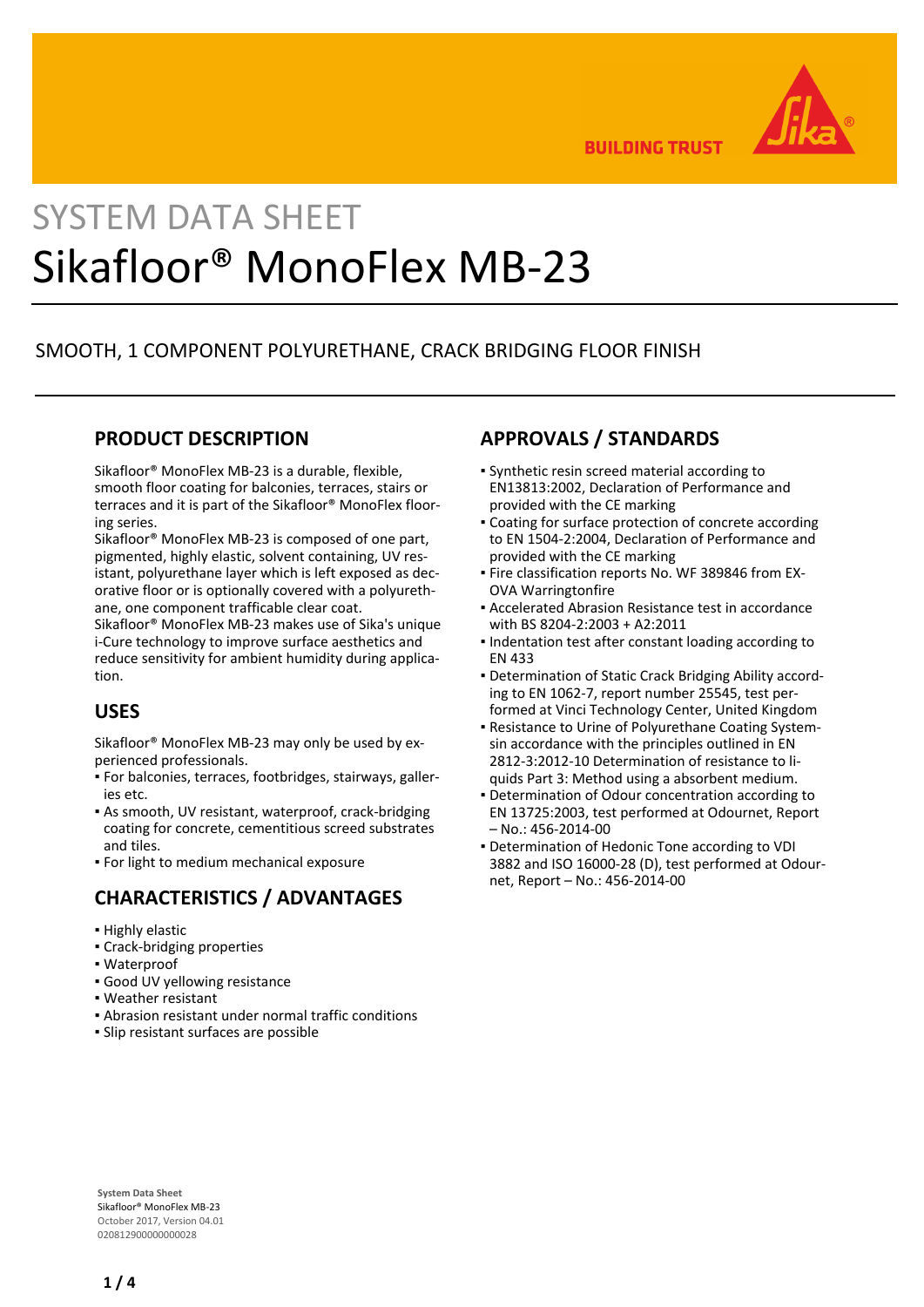**System Structure Sikafloor® MonoFlex MB-23**



|                          | Layer                            | Product                                                                         |
|--------------------------|----------------------------------|---------------------------------------------------------------------------------|
|                          | 1. Primer                        | Sikafloor <sup>®</sup> -161 or                                                  |
|                          |                                  | Sika <sup>®</sup> Concrete Primer or Sika <sup>®</sup><br><b>Bonding Primer</b> |
|                          | 2. Base Coat                     | Sikafloor <sup>®</sup> -420                                                     |
| <b>Chemical base</b>     | Polyurethane                     |                                                                                 |
| <b>Appearance</b>        | Smooth finish                    |                                                                                 |
| Colour                   | Multiple colour shades available |                                                                                 |
| <b>Nominal Thickness</b> | $\sim$ 1–2 mm                    |                                                                                 |

#### **TECHNICAL INFORMATION**

| <b>Abrasion Resistance</b>          | ~23 mg (CS10/1000/1000)                            | (BS EN ISO 7784-2:2006)                                                                                                             |                |  |  |
|-------------------------------------|----------------------------------------------------|-------------------------------------------------------------------------------------------------------------------------------------|----------------|--|--|
| <b>Resistance to Impact</b>         | $IR > 4$ Nm                                        |                                                                                                                                     |                |  |  |
| Indentation                         | $< 0.1$ mm                                         |                                                                                                                                     |                |  |  |
| <b>Tensile Adhesion Strength</b>    | B <sub>2.0</sub>                                   |                                                                                                                                     |                |  |  |
| <b>Elongation at Break</b>          | $+23 °C$                                           | $^{\sim}$ 200 %                                                                                                                     | (EN ISO 527-3) |  |  |
|                                     | $-23$ °C                                           | $^{\sim}100%$                                                                                                                       |                |  |  |
| <b>Crack Bridging Ability</b>       | Value                                              | Class                                                                                                                               | (BS EN 1062-7) |  |  |
|                                     | $900 \mu$                                          | A3                                                                                                                                  |                |  |  |
| <b>Reaction to Fire</b>             | $CfI-S1$                                           |                                                                                                                                     | (EN 13501)     |  |  |
| <b>Chemical Resistance</b>          |                                                    | Sikafloor <sup>®</sup> MonoFlex MB-23 is resistant to many chemicals. Please refer to<br>the chemical resistance of Sikafloor®-420. |                |  |  |
| <b>Microbiological Resistance</b>   | Synthetic Urine (Uric acid) No Change; No Change 0 | (SO)0                                                                                                                               | $(ISO 4628-2)$ |  |  |
| <b>Permeability to Water Vapour</b> | Class III                                          |                                                                                                                                     | (EN 1062-6)    |  |  |
| <b>Capillary Absorption</b>         | $w=0.004$ kg (m <sup>2</sup> x h <sup>0.5</sup> )  |                                                                                                                                     |                |  |  |
| <b>Permeability to CO2</b>          | $Sd = 61$ m                                        |                                                                                                                                     | (EN 1062-6)    |  |  |
|                                     |                                                    |                                                                                                                                     |                |  |  |





**BUILDING TRUST**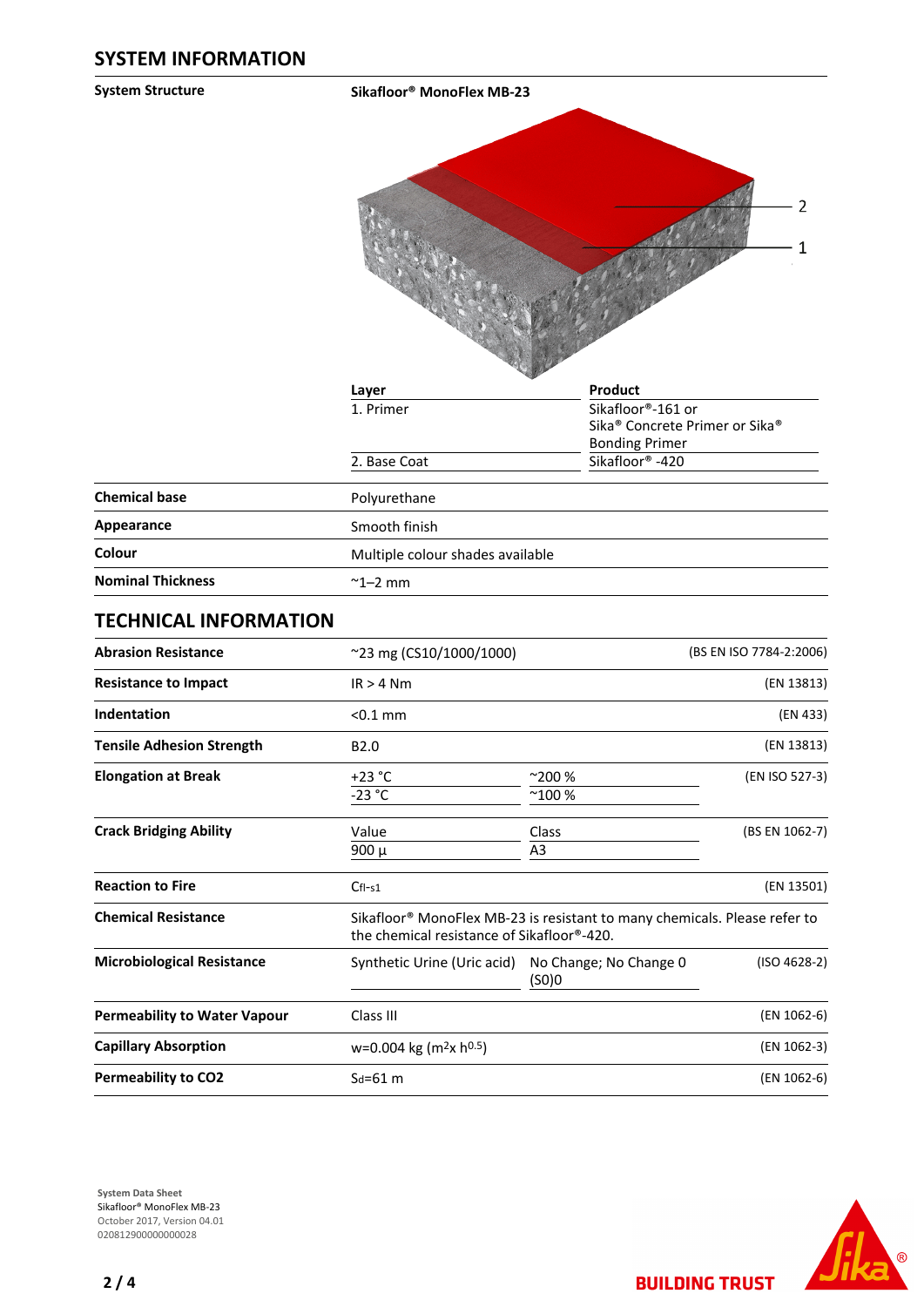## **APPLICATION INFORMATION**

| Consumption                          | Layer                                                                                                                                                                                                                                                               | Product                                                                                                                                                                                                                                           |                                                                       | Consumption                                                                                                             |  |  |
|--------------------------------------|---------------------------------------------------------------------------------------------------------------------------------------------------------------------------------------------------------------------------------------------------------------------|---------------------------------------------------------------------------------------------------------------------------------------------------------------------------------------------------------------------------------------------------|-----------------------------------------------------------------------|-------------------------------------------------------------------------------------------------------------------------|--|--|
|                                      | Primer                                                                                                                                                                                                                                                              | Sikafloor®-161 or                                                                                                                                                                                                                                 | Sika <sup>®</sup> Concrete Primer<br>Sika <sup>®</sup> Bonding Primer | $\sim$ 0.5 kg/m <sup>2</sup> /layer or<br>$^{\sim}$ 0.1 kg/m <sup>2</sup> /layer<br>$\sim$ 0.1 kg/m <sup>2</sup> /layer |  |  |
|                                      | <b>Base Coat</b>                                                                                                                                                                                                                                                    | ator)                                                                                                                                                                                                                                             | Sikafloor® -420 (+ Op-<br>tional Sika®-PU Acceler-                    | $^{\sim}$ 0.8-1.3 kg/m <sup>2</sup> /layer                                                                              |  |  |
|                                      |                                                                                                                                                                                                                                                                     | Consumptions are theoretical and do not include any wastage or addition-<br>al materials needed due to porosity, substrate profile etc.<br>Sika®-PU Accelerator can be added to Sikafloor®-420, one 60g sachet per 5<br>Litres of Sikafloor®-420. |                                                                       |                                                                                                                         |  |  |
| <b>Product Temperature</b>           |                                                                                                                                                                                                                                                                     | +5 °C min. $/$ +30 °C max.                                                                                                                                                                                                                        |                                                                       |                                                                                                                         |  |  |
| <b>Ambient Air Temperature</b>       |                                                                                                                                                                                                                                                                     | +5 °C min. / +30 °C max.                                                                                                                                                                                                                          |                                                                       |                                                                                                                         |  |  |
| <b>Relative Air Humidity</b>         |                                                                                                                                                                                                                                                                     | 35 % min. / 80 % max.                                                                                                                                                                                                                             |                                                                       |                                                                                                                         |  |  |
| <b>Dew Point</b>                     | floor finish                                                                                                                                                                                                                                                        | The substrate and uncured floor must be at least 3 °C above dew point to<br>reduce the risk of condensation or other disturbance of the surface on the                                                                                            |                                                                       |                                                                                                                         |  |  |
| <b>Substrate Temperature</b>         |                                                                                                                                                                                                                                                                     | +5 °C min. / +30 °C max.                                                                                                                                                                                                                          |                                                                       |                                                                                                                         |  |  |
| <b>Substrate Moisture Content</b>    | Sikafloor <sup>®</sup> MonoFlex MB-23 can be installed on substrates with moisture<br>content of max. 4 % (checked by Tramex). The substrate needs to be vis-<br>ibly dry and have adequate pull-off strength min 1.5 N/mm <sup>2</sup> . Check rising<br>moisture. |                                                                                                                                                                                                                                                   |                                                                       |                                                                                                                         |  |  |
| <b>Applied Product Ready for Use</b> | <b>Temperature</b><br>(r.h. 50%)                                                                                                                                                                                                                                    | <b>Rain resistant</b>                                                                                                                                                                                                                             | <b>Foot traffic</b>                                                   | <b>Full cure</b>                                                                                                        |  |  |
|                                      | $+10$ °C                                                                                                                                                                                                                                                            | $~^{\sim}$ 15 hours                                                                                                                                                                                                                               | $~^{\sim}$ 1-2 days*                                                  | $\sim$ 7-14 days*                                                                                                       |  |  |
|                                      | $+20 °C$                                                                                                                                                                                                                                                            | ~5 hours                                                                                                                                                                                                                                          | ~24 hours*                                                            | $\approx$ 5-9 days*                                                                                                     |  |  |
|                                      | $+30 °C$                                                                                                                                                                                                                                                            | $\approx$ 3 hours                                                                                                                                                                                                                                 | $~^{\sim}$ 18 hours*                                                  | $\sim$ 3-5 days*                                                                                                        |  |  |

Note: Times are approximate and will be affected by changing ambient conditions

## **PRODUCT INFORMATION**

| Packaging                 | Please refer to the individual Product Data Sheets |  |
|---------------------------|----------------------------------------------------|--|
| <b>Shelf Life</b>         | Please refer to the individual Product Data Sheets |  |
| <b>Storage Conditions</b> | Please refer to the individual Product Data Sheets |  |

## **MAINTENANCE**

#### **CLEANING**

Please refer to the Sikafloor® Cleaning Regime

## **FURTHER DOCUMENTS**

#### **Substrate Quality & Preparation**

Please refer to Sika Information Manual: "Evaluation and preparation of surfaces for flooring systems". **Application Instructions**

Please refer to Sika Information Manual: "Mixing & Application of flooring systems".

## **LIMITATIONS**

- Do not apply Sikafloor® Monoflex systems on sub-▪ strates with rising moisture.
- Freshly applied Sikafloor® Monoflex systems must be

**System Data Sheet** Sikafloor® MonoFlex MB-23 October 2017, Version 04.01 020812900000000028

protected from damp, condensation and water for at least 24 hours.

- Prior to overcoating with Sikafloor® Monoflex sys-▪ tems, the priming coats must have cured tack-free.
- Do not overcoat Sikafloor®-420 with Sikafloor®-410
- Do not use for interior applications.
- Always apply during falling temperatures. If applied during rising temperatures "pin holing" may occur from rising air.
- The incorrect assessment and treatment of cracks may lead to a reduced service life and reflective cracking.
- For exact colour matching, ensure the Sikafloor® Monoflex systems in each area are applied from the same control batch numbers.
- Under certain conditions, under floor heating or high ambient temperatures combined with high point loading, may lead to imprints in the resin.
- If heating is required do not use gas, oil, paraffin or

**BUILDING TRUST**